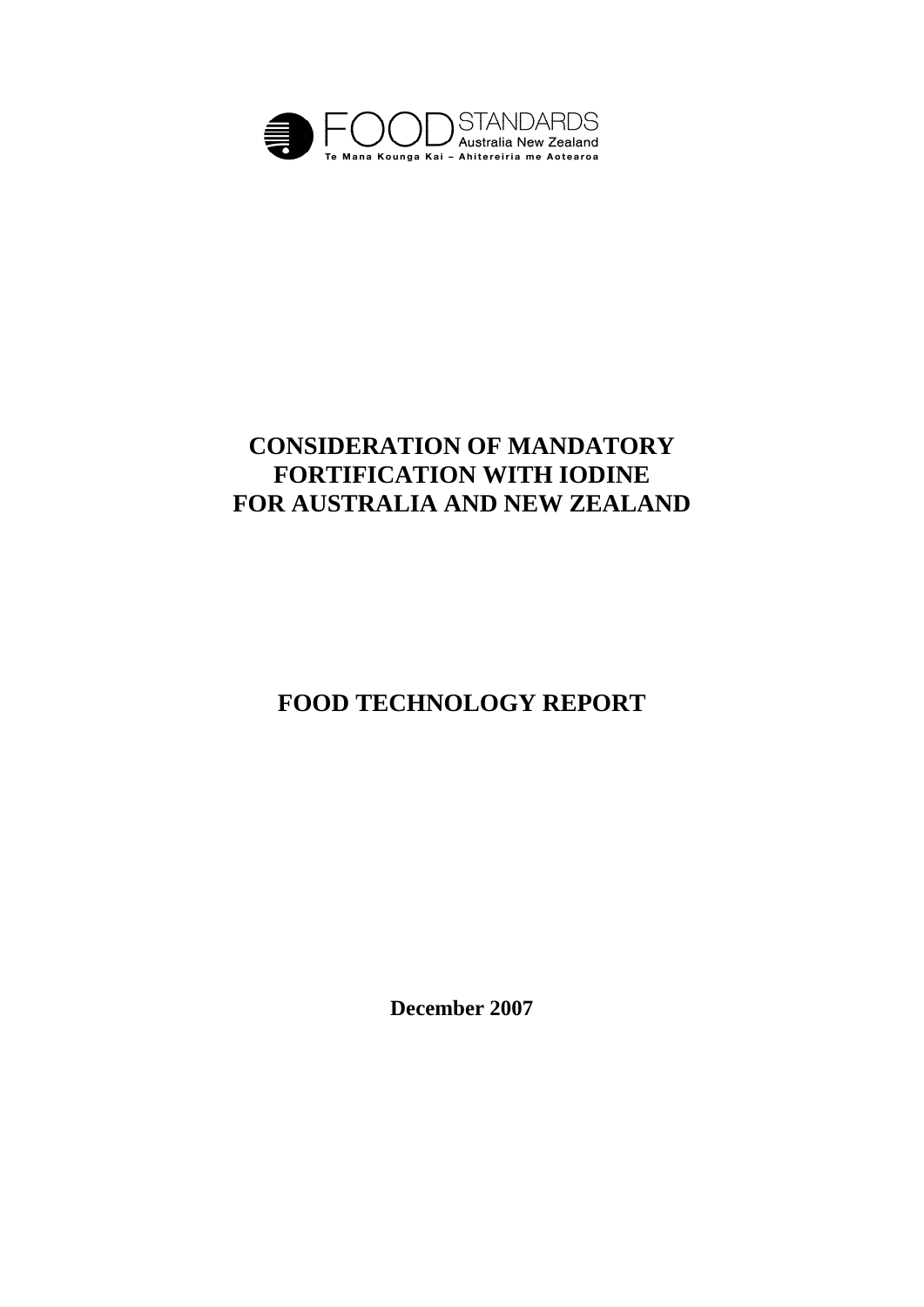## **1 Introduction**

Food Standards Australia New Zealand is considering mandatory fortification of the food supply in Australia and New Zealand with iodine.

Generally, the addition of iodine to foods is technologically feasible. However, in some instances the addition of iodine can lead to quality changes in food products such as appearance, taste, odour, texture and shelf life. These changes will depend on the chemical form of iodine used as a fortificant, the chemistry of the food that is being fortified, the food processes involved in manufacture and possible processing interactions that could occur during distribution and storage.

Many foods have been fortified with iodine and the potassium salts of iodine compounds have been used as the preferred form.

#### **2 Forms of Iodine**

Iodine is normally introduced, or supplemented, as the iodide or iodate of potassium, calcium or sodium. The following table lists different chemical forms of iodine along with their important physical properties.

| <b>Name</b>      | <b>Chemical Formula</b> | % Iodine | Solubility in water $(g/L)$ |                |                |                |                |
|------------------|-------------------------|----------|-----------------------------|----------------|----------------|----------------|----------------|
|                  |                         |          | $0^{\circ}C$                | $20^{\circ}$ C | $30^{\circ}$ C | $40^{\circ}$ C | $60^{\circ}$ C |
| Iodine           | 1 <sub>2</sub>          | 100      | ۰                           |                | 0.3            | 0.4            | 0.6            |
| Calcium iodide   | Cal <sub>2</sub>        | 86.5     | 646                         | 676            | 690            | 708            | 740            |
| Calcium iodate   | $Ca(IO_3)_2.6H_2O$      | 65.0     | $\overline{\phantom{0}}$    | 1.0            | 4.2            | 6.1            | 13.6           |
| Potassium iodide | KI                      | 76.5     | 1280                        | 1440           | 1520           | 1600           | 1760           |
| Potassium iodate | KIO <sub>3</sub>        | 59.5     | 473                         | 81.3           | 117            | 128            | 185            |
| Sodium iodide    | NaI.2H <sub>2</sub> 0   | 85.0     | 1590                        | 1790           | 1900           | 2050           | 2570           |
| Sodium iodate    | NaIO <sub>3</sub>       | 64.0     | $\overline{\phantom{0}}$    | 25.0           | 90.0           | 150            | 210            |

#### **Table 1: Physical Properties of Iodine and its Compounds**

Adapted from Mannar and Dunn (1995)

#### **2.1 Potassium Iodide**

Potassium iodide (KI) is highly soluble in water. In most impure salts potassium iodide is not very stable due to both oxidation, and migration and then subsequent evaporation. Oxidation to iodine occurs if storage conditions are either humid or highly aerated, involve exposure to sunlight or heat, the presence of impurities or moisture in the salt or an acidic environment. Loss of iodine is decreased when salt that is iodised with potassium iodide is very pure (refined) ( $>99.5\%$ ) and dry (<0.1% moisture), as well as with the addition of stabilisers and drying agents (Mannar and Dunn, 1995).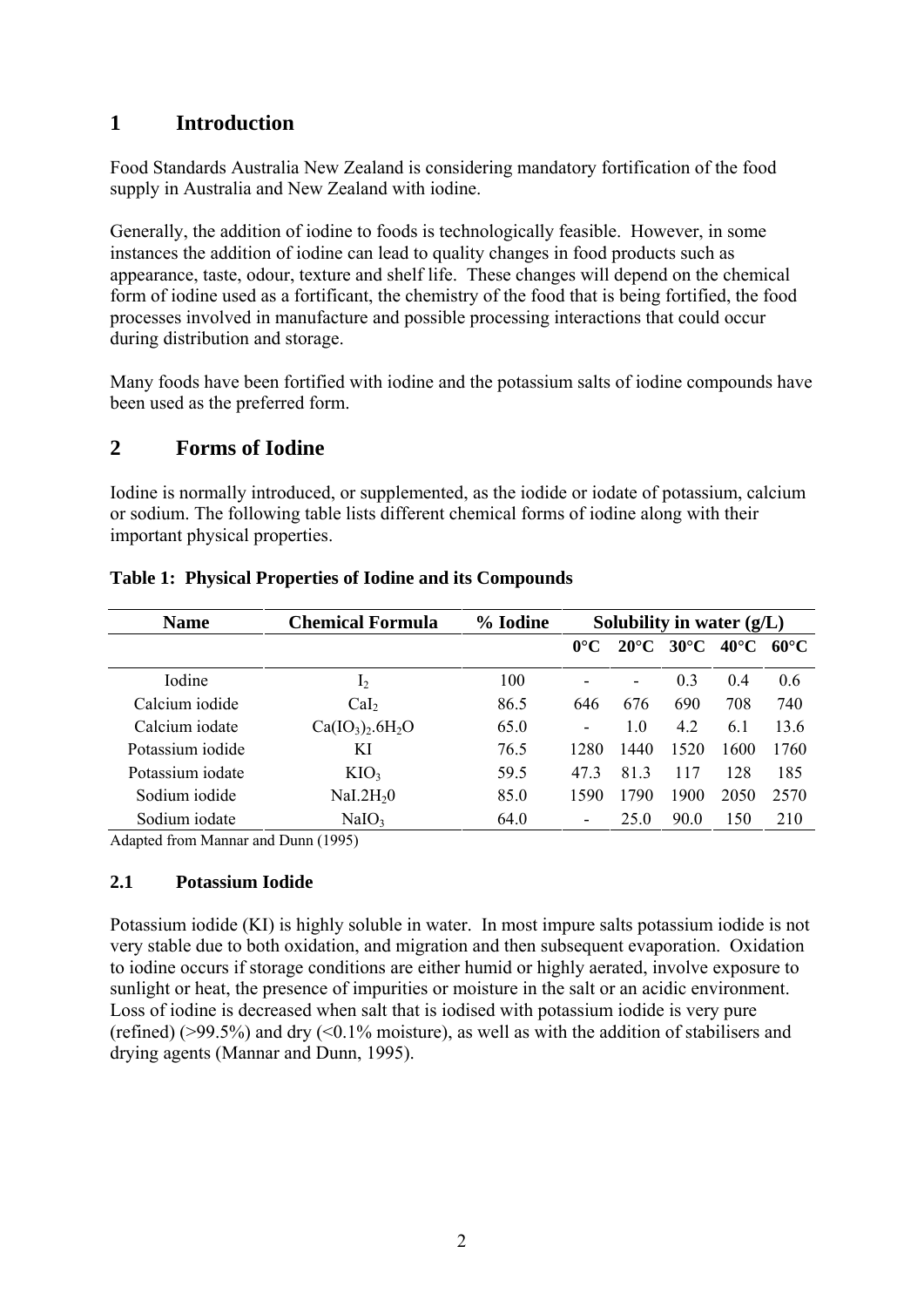Potassium iodide is cheaper than potassium iodate and the percentage of iodine by weight is also greater. However, overall cost may be higher if used in an impure salt due to its instability in comparison to potassium iodate. Due to its solubility in water, potassium iodide is more readily dispersed by addition as a liquid to the salt slurry before drying.

#### **2.2 Potassium Iodate**

Potassium iodate  $(KIO_3)$  is more stable in unrefined salt than the iodide, removing the need for extra stabilisers or carrier agents. It is also more stable in unfavourable atmospheric conditions such as in high humidity. This is the form that is currently used in Australia and New Zealand for the iodisation of salt. Although potassium iodate is less soluble in water than potassium iodide, losses are greatly reduced as it is less likely to migrate from packaging, and solutions of sufficient concentrations up to 4%, are still easily prepared Mannar and Dunn, 1995). Iodates can be added to dried salt in powder form.

Potassium iodate has been evaluated by the Joint Food and Agriculture/World Health Organization Expert Committee on Food Additives (JECFA) as a flour treatment agent. Potassium iodate has been assigned the International Numbering System number (INS) 917 and is specified by JECFA.

## **2.3 Sodium Iodide and Iodate**

Sodium iodide (NaI) is even more soluble than potassium iodide (KI). Similarly the sodium salt of iodate is more soluble than the potassium salt. The sodium salts provide higher percentages of iodine compared to the potassium salts but they are also more reactive and therefore less stable than the potassium salts. Sodium salts of iodine are suitable alternatives to the potassium salts.

## **2.4 Calcium Iodide and Iodate**

In comparison to the potassium and sodium compounds, calcium is much less soluble in water, limiting its applicability. Calcium iodate  $(Ca(IO<sub>3</sub>)<sub>2</sub>)$  is not used to a great extent for this reason, even though it is also stable in impure salts (Mannar and Dunn, 1995). There have also been some reports of off-flavours when calcium salts are used, due to the calcium ions, (Kuhajek and Fiedelman 1973 cited in FAO, 1996).

## **2.5 Permitted Forms**

Voluntary addition of iodine is currently permitted to salt at a concentration range from 25-65 mg /kg in Australia and New Zealand in Standard 2.10.2 – Salt and Salt Products. The permitted forms listed are sodium and potassium salts of iodide and iodate. Iodised salt and foods produced with iodised salt are required to be appropriately labelled.

Both iodide and iodate are relatively strong oxidizing agents in comparison to other inorganic anions in foods (Fennema, 1985). There has been concern from industry that the fortification of food with iodine may therefore lead to technical challenges associated with food processing and quality changes in food products in terms of appearance, taste, odour, texture and shelf life. However, the amount of additional iodine in food resulting from most fortification scenarios is typically small.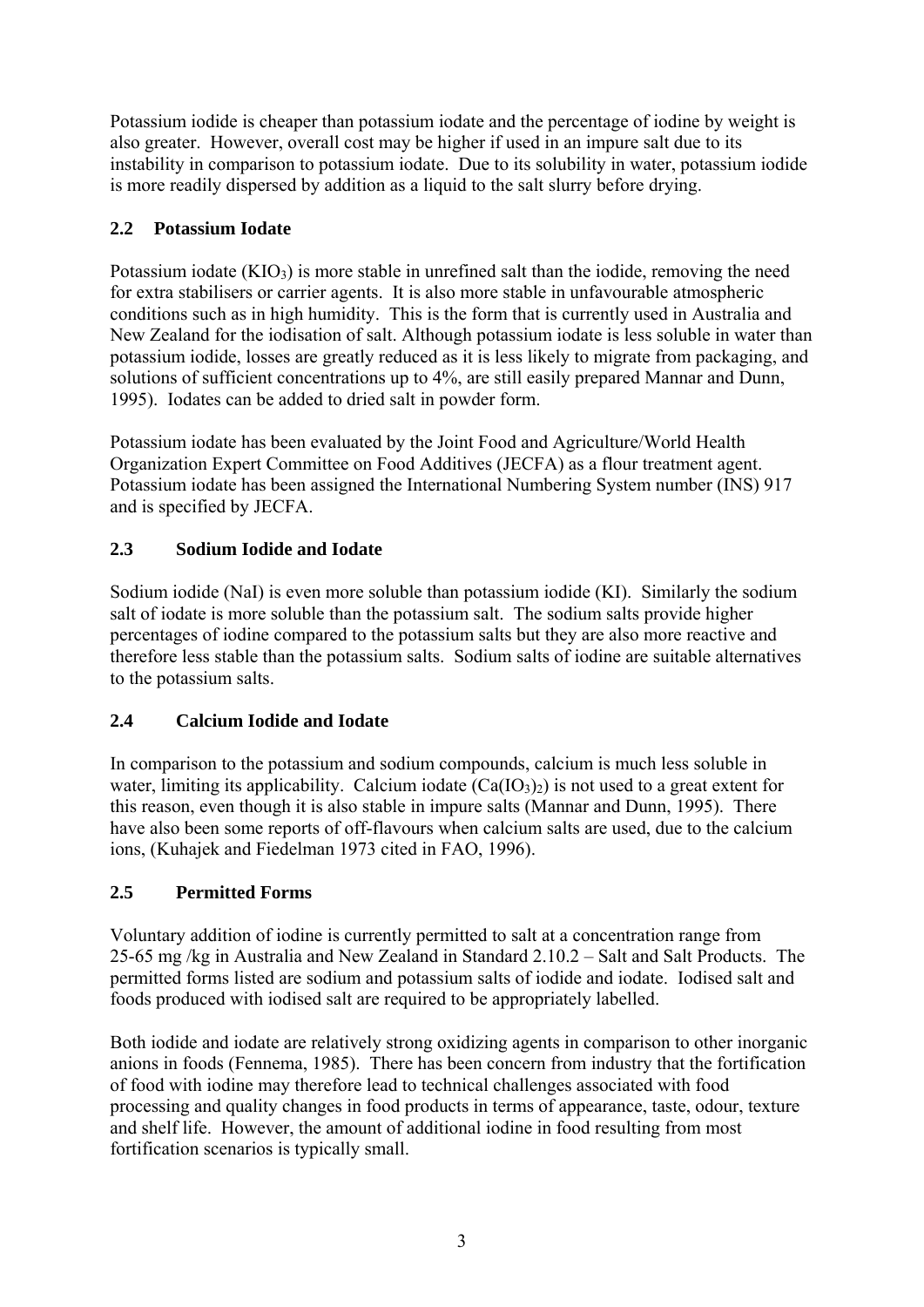## **3 Potential Food Vehicles**

#### **3.1 Sugar**

The use of sugar as a carrier for iodine was studied in Sudan for use in endemic iodine deficiency cases. Sugar was assessed as a suitable carrier to increase iodine levels across the population. Improvements including decreases in the rates of goitre, and increases in the level of urinary iodine and thyroid hormone values were recorded with no side effects noted.

The iodised sugar was produced by adding iodine to a sugar solution before it was crystallised in an evapocrystalliser, or it was sprayed over the cured sugar before being dried (Eltom *et al*., 1995).

## **3.2 Oil**

Lipiodol is the brand name of iodised poppyseed oil. It is the major alternative to iodised salt for correcting endemic iodine deficiency used in some developing countries, such as Algeria. Single oral doses containing 240 mg of iodine will cover a child for 6 months (Benmiloud, *et al*., 1994). Lipiodol has also been given during pregnancy to normalise thyroid function of both mothers and newborn babies, increase placental weight and reduce the frequency of iodine deficiency disorders in Algeria (Chaouki and Benmiloud, 1994 cited in Delange and Hetzel, 2004).

Lipiodol has also been used as a single iodised oil injection (4 mL) in treating iodine deficiency in Papua New Guinea, and was found by Buttfield and Hetzel (1967) to remain effective for four and a half years. Iodised oil has a great advantage in that it does not require refrigeration (Delange and Hetzel, 2004).

Untoro *et al* (1998, p 753) reported that iodised peanut oil, which has been used in Indonesia since 1993, has higher iodine retention than Lipiodol due to its higher proportion of monounsaturated fatty acids.

The applications involving iodisation of oils are as supplements rather than as iodisation of oils for use in cooking.

## **3.3 Liquid Milk**

The use of iodophors as equipment sanitisers in the dairy industry contributed to the iodine intake of the human population in the past (Joerin and Bowering, 1972; Sutcliffe, 1990 cited in Grace and Waghorn, 2004). The decline in use of iodophors subsequently lowered the iodine intake of the population (Thomson, *et al*., 1997). Adding iodine to milk as a direct fortificant poses some technological problems as milk is a single ingredient food with no mixing step. The effects of different pasteurisation times, heat treatments and storage conditions may also affect iodine levels in different liquid milk products.

Two on-farm methods of increasing iodine levels in milk are mentioned in the literature. The first involved supplementing feed with iodine and the second used an intramuscular injection of iodised oil.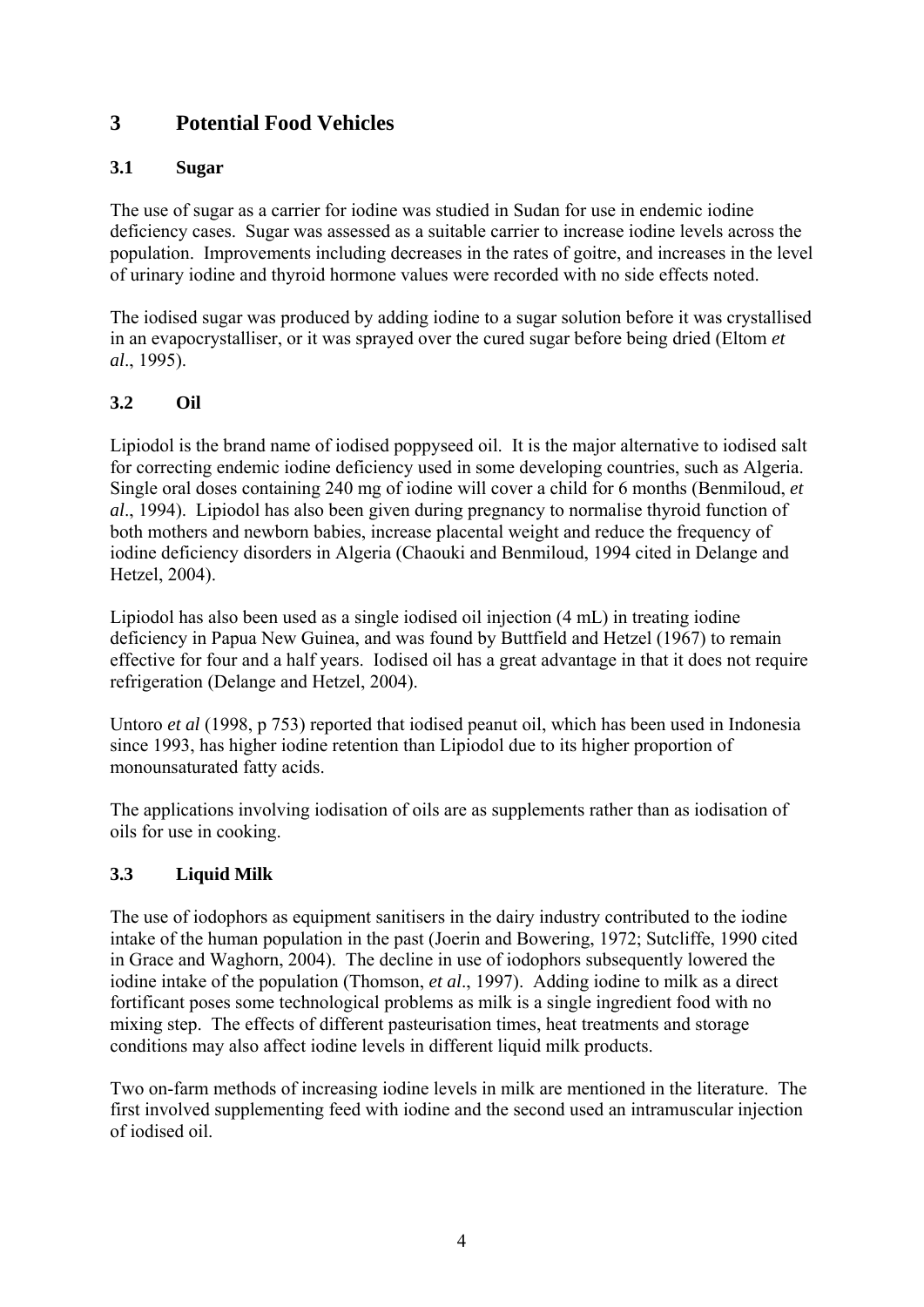Kaufmann and Rambeck (1997) reported that the concentration of iodine in milk increases with the increasing level of supplementation in the feed of the animal, as iodine is readily transported across membranes of the digestive tract. Supplementation with iodine at up to 100 mg produced iodine levels in the milk of 493 +/- 125.3 μg/L and did not change the fundamental sensory properties of the milk.

To avoid large variations in iodine concentrations in milk due to seasonal and regional factors, as well as providing a practical alternative to pasture-fed supplementation, it has been suggested that a long-acting injectable supplement of iodised oil is a viable option (Knowles *et al*., 2004). Treatment schemes for this method have been outlined by Grace and Waghorn (2004), with a general finding being that multiple injections could maintain iodine concentrations of 60 μg/L for the entire lactation.

Problems associated with increasing iodine levels in milk via supplementation of the animal can include increased costs to the primary producer and the inability to maintain consistent levels between farms. Batches are almost always blended in transport and at the dairy processing plant. The possible variation in iodine levels in different milk products such as whole milk, 2% fat and skim milk may also warrant investigation as iodine salts will dissolve in the aqueous phase but are more likely to promote organoleptic changes in the milk fat.

Milk consumption is not uniform across the population. With some consumers, particularly lactose intolerant individuals, using alternatives to cow's milk, tandem fortification of these products may also need to be considered.

#### **3.4 Rice and Other Grains**

Rice has been fortified with other vitamins and minerals such as iron, calcium and B vitamins. Fortification of rice can be problematic as it is most commonly consumed as the whole grain and is often rinsed prior to cooking (FAO, 1996).

Techniques used for addition of nutrients to milled rice products include application of an enrichment 'premix' of vitamins and minerals directly after milling of parboiled rice to aid in adherence of the powder to the grain due to the residual heat and moisture from milling. A major drawback of this method is that subsequent washing prior to cooking leads to losses of 20-100% of nutrients (Hoffpauer, 1992; Hoffpauer and Wright, 1994 cited in FAO, 1996).

There is another method mentioned in literature that involved milled rice soaked in the watersoluble vitamins and an acidic medium. The subsequent cross linking of starch granules lead to initial significant vitamin loss, but increased retention of vitamins during rinsing and cooking (Joseph *et al*., 1990 cited in FAO, 1996).

Techniques for enrichment of cereals can involve application of powdered premixes or spraying of nutrient solutions followed by drying to the milled grains followed by a coating of a water-insoluble substance as a sealant (Cort *et al*., 1976; Hoffpauer, 1992 cited in FAO 1996). These methods for fortification have been used in the USA for nutrients including thiamine, riboflavin, niacin, iron, vitamin D and calcium. This sort of application method has been found to be much more stable to rinsing, with vitamin losses of 0.2-1.1%. Problems have been encountered due to discolouration of the grain due to the presence of some vitamins including riboflavin.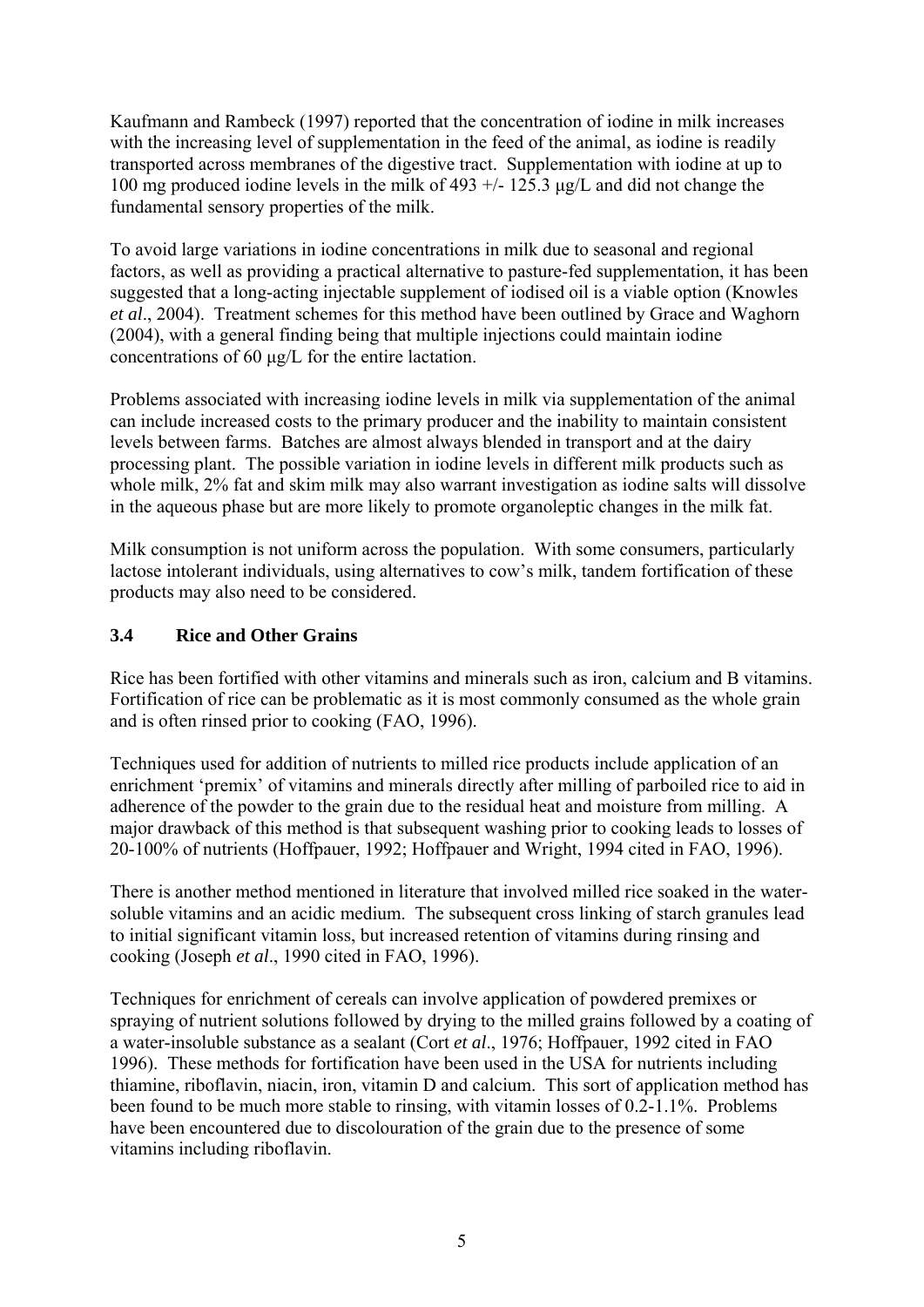Fortification of whole grain cereals with iodine may be problematic as iodine may be present in foods as iodide or iodate, and these are both relatively strong oxidizing agents. As has been found with soluble iron compounds they may reduce shelf life by promoting oxidation of the lipid component of the grain (FAO, 1996). Iodine fortification may also be problematic due to discolouration of fairly neutral-coloured grains such as white rice.

#### **3.5 Salt**

Almost all the research, to date, to increase the iodine content of the food supply has involved the use of iodised salt in processed foods rather than direct addition of iodine in its various forms to food. Mannar (1988) as cited in FAO (1996) describes four technologies used in the addition of iodine to salt – Spray mixing, dry mixing, drip feed addition and submersion.

Most commonly, potassium compounds are used to produce iodised salts. Potassium iodide is suitable for use in refined salts, while potassium iodate is suitable for both refined and unrefined (impure) salts without the addition of extra stabilisers and drying agents.

Studies of the stability of iodised salt using potassium iodate showed that on storage in polyethylene bags for two years there was no significant loss of iodine, as well as negligible iodine loss after boiling of the salt solutions (Chauhan *et al.*, 1992; Silveira, 1993 cited in FAO, 1996).

Cheetham Salt Ltd estimated that production related costs, i.e. the costs of iodine and associated analytical testing, would add approximately 5% to the cost of salt to the food industry.

#### *3.5.1 Margarine*

An investigation into the use of iodised salt in the manufacturing of processed foods in South Africa by Harris, Jooste and Charlton (2003) found that iodised salt was being used by a proportion of food companies unknowingly in the manufacturing of common processed foods. This provides an indication that iodised salt may not always cause the adverse effects on products such as changes to stability, colour, flavour and taste suggested by manufacturers. This included two margarine manufacturers with a countrywide scale of distribution. The iodine content of the salt used at one manufacturer was found to be, on average, 39 mg/kg which is within the current voluntary iodine fortification levels used in Australia for table salt of 25-65 mg iodine/kg salt.

#### *3.5.2 Cheese*

Iodised salt is used in the production of cheese in Switzerland. Hostettler (1953) cited in West *et al* (1995) concluded that iodised salt in cheese production did not affect the quality. Two previous studies involved Emmenthaler and Gruyère cheese in which no difference in quality could be detected. This could be due to the low concentration of iodine effectively present in the product as well as the lack of reporting of differences in cheese quality between different areas of Switzerland that did and did not use iodised salt as a cheese ingredient. Iodine could also be introduced into cheeses by inoculation into cheese milk (Kammerlehner, 1995).

Technological problems can arise when iodine is added to cheeses that are cooked and stretched, for example when used in pizza type cheeses such as mozzarella (*personal communication* Dairy Australia).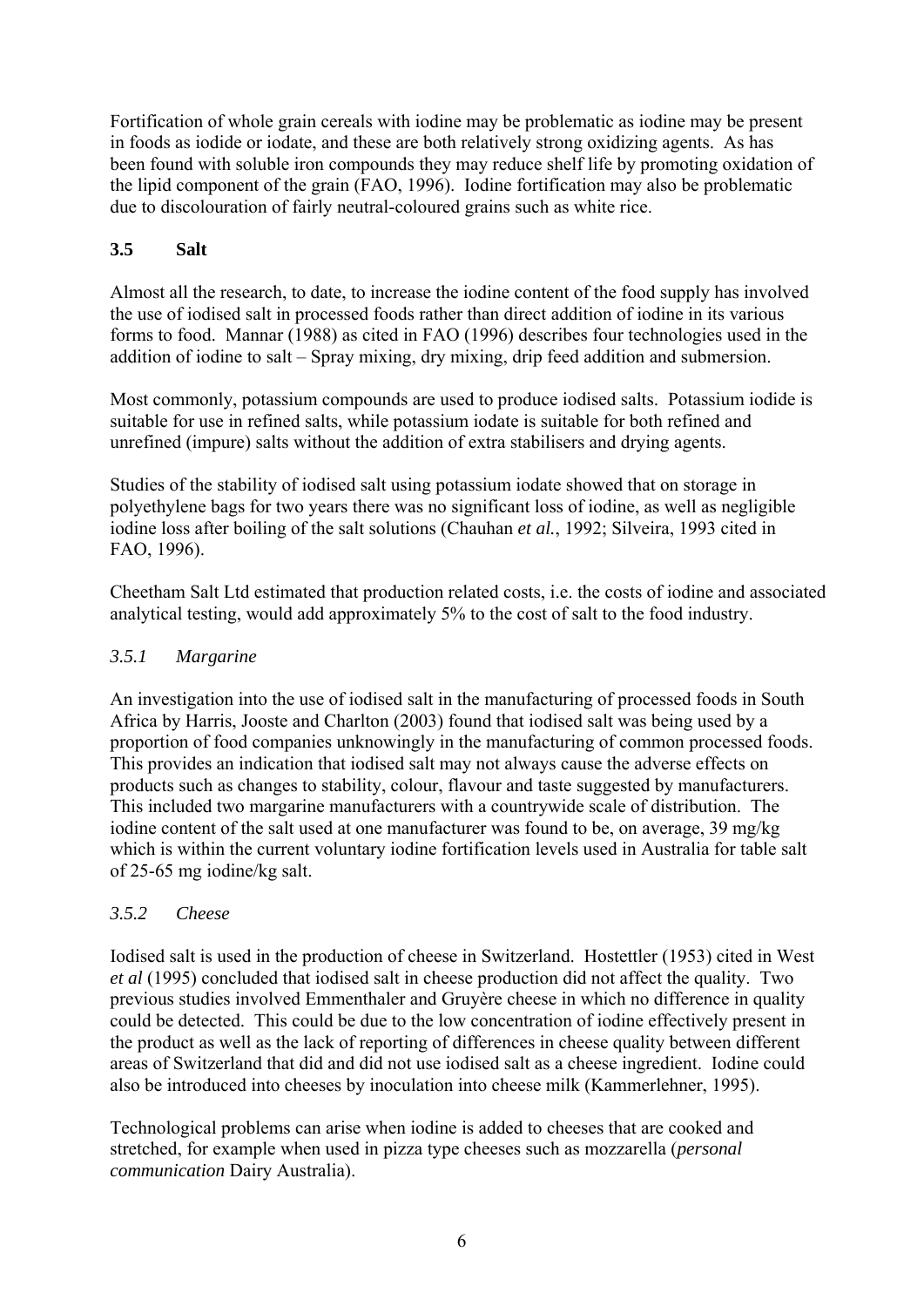#### *3.5.3 Cereals*

Cereals and flours are good candidates for iodine fortification as they are used in the preparation of many mixed foods reaching a wide cross section of the population. However, one case has been sited where of an off-flavour was produced in a cake mix prepared with iodised salt using potassium iodide. The cresol from the lemon flavouring reacted with the iodide to form iodocresol which has a very low odour threshold (Sevenants and Sanders, 1984 cited in West, de Koning and Merx, 1995).

Many industries report the successful addition of small amounts of iodine to cereals without any significant technical difficulties (Winger *et al.*, 2005). As products such as breakfast cereals, become more complicated and contain a more diverse array of ingredients, the likeliness of an adverse reaction occurring is increased. The type of processing for many different products will also influence the retention of iodine levels in the food and quality. Further studies are needed to confirm the expected iodine losses in specific breakfast cereals as a result of different processing methods.

#### *3.5.4 Bread*

Iodine may be delivered into bread by the addition of iodised salt as an ingredient, as a component of the improver mix or by incorporation into the flour. Iodisation of bread has been carried out in the Netherlands and Tasmania by the addition of 2-4 ppm potassium iodate to the bread improver mix which was already in general use. Iodate has been used in bread production in the past, not as a fortificant but to oxidise the sulphydryl groups of cysteine residues in the protein to disulphide bridges, thus improving dough quality (West, de Koning and Merx, 1995).

The effect of iodised salt on processing characteristics and quality of white bread was investigated by Kuhajek and Fiedelman (1973) cited in FAO (1996). No abnormalities were reported and retention of iodine throughout processing and storage was 50-80%. There were no reported effects on food quality aspects in relation to sensory characteristics.

There is currently a memorandum of understanding between the Tasmanian Department of Health and Human Services with bakeries for the use of iodised salt in bread making in that State. Salt is usually added to bread at 1-2% of the formulation for taste and for technological reasons as salt interacts with cereal proteins. No technical problems with the baking process, including changes to taste, texture or product quality were reported.

There will be losses of iodine during bread processing steps, especially baking. Limited data exists on the likely iodine losses expected as a result of different food processing situations. It has been estimated that losses in the magnitude of  $6 - 20\%$  can occur during processing of cereal-based foods (Winger *et al*., 2005). Data derived from the Tasmanian fortification program showed iodine losses of approximately 10% in baked bread. Minimal loss of iodine has also been reported in iodised salt subjected to heating (Bhatnagar, 1997).

#### *3.5.6 Canned, Cured, Pickled, and Fermented Products.*

Wirth and Kühne (1991), as cited by West, *et al* (1995) investigated the effect of iodised salt on quality of meat products in Germany. Table salt in Germany has contained 15-25 mg of iodine/kg from potassium iodate since 1982.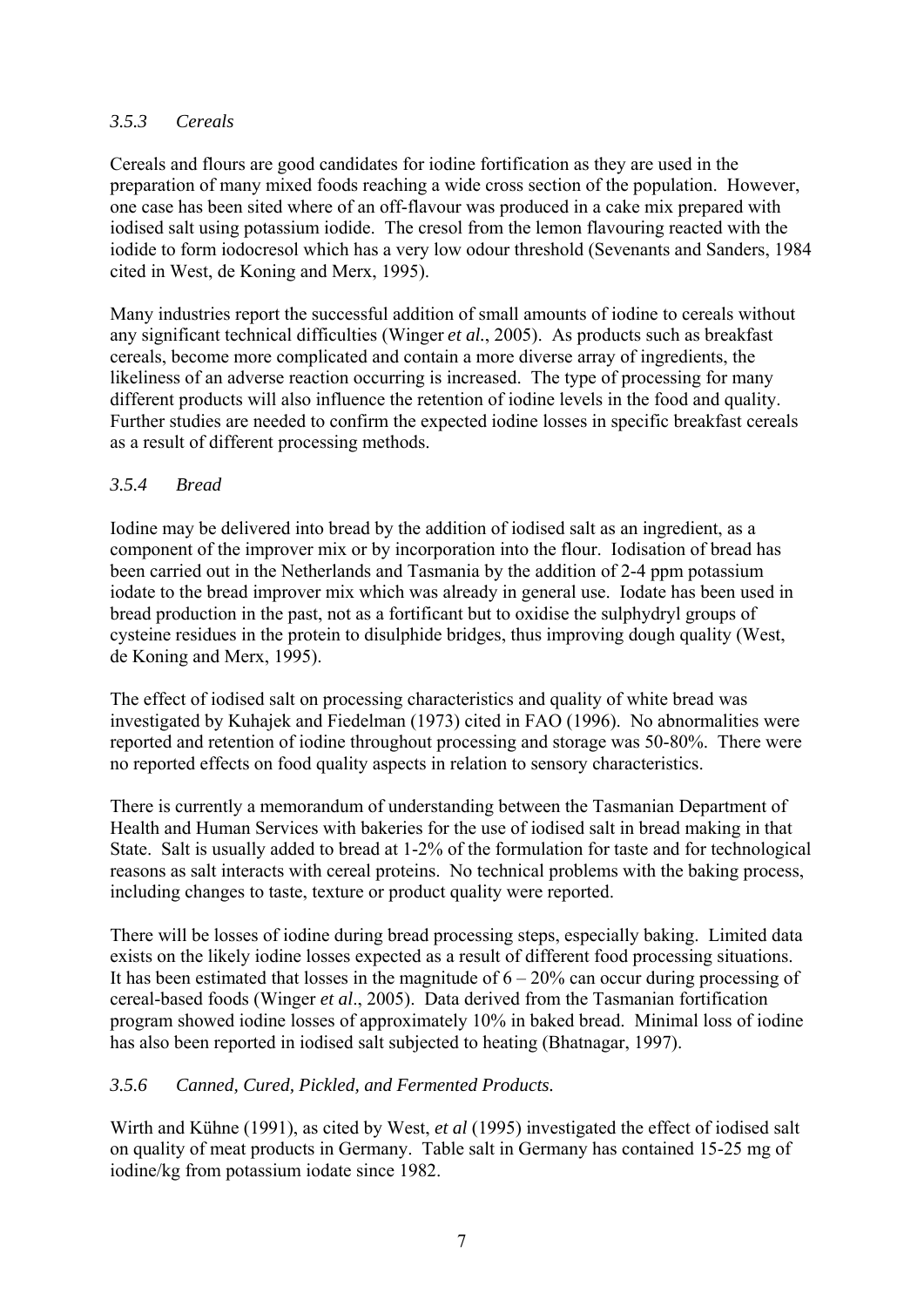No effects on processing and sensory characteristics of the products tested were reported. These products included pasteurised sausages, fresh sausage (bratwurst), dry cured ham (Rohschinken) and fermented sausage, prepared using iodised table salt. Iodised nitrite curing salt was used in the production of fresh sausage, cooked cured ham, cooked sausage and fermented sausage (salami), with no effect on sensory characteristics or nitrite content noted. The iodised salt had no reported effect on the formation of nitrosamines in those products studied. Losses of iodine during cooking and storage were noted as varying from 25% for bratwurst to 7% for fermented sausage.

Differences in the characteristics of smoked, salted and cured fermented foods produced using iodised salt and those using unfortified salt were investigated by Azanza *et al* (1998) in the Philippines. In general it was found that iodised salt had no effect on the sensory properties of the products as well as no significant effect on pH, water activity or salt levels. Iodine content increased in all products following salting, ranging from 15.89-755.0%. Consequent processing steps including boiling, heating, drying, smoking, curing/fermenting reduced iodine content by 32.75-93.04%. The only exception to this was nitrite-cured pork, where due to the low temperature during curing and gradual salt uptake, the iodine content was reported to continue to increase.

As there is a significant variation in losses and uptake during processing and storage, the use of iodised salt in processed meat products would require substantial shelf life testing of each individual variety. Processed meat products are not consumed uniformly by all Australians and therefore this may not be a very effective vehicle, in terms of cost to industry or in terms of increasing iodine status in the general population.

#### *3.5.7 Pickled Vegetables*

Amr and Jabay (2004) reported that iodization was seen to have no effect on the flavour of pickles, but the form of iodine used affects the appearance in terms of darkening and discolouration, as well as the degree of softening. These negative effects occurred with most pickled vegetables when potassium iodate  $(KIO_3)$  was used but none were noted when potassium iodide (KI) was used. The final concentration of iodine in the pickled vegetables was the same regardless of the type of salt or form of iodine used. The source of the salt used in pickling vegetables, from the Dead Sea or a natural brine well and whether refined or crude salt was added resulted in minimal effects on the sensory evaluation results.

Doman *et al* (1999) reported on the effect on quality of fermented cabbage using different concentrations of potassium iodide in iodised salt. There was no reported change in quality with potassium iodide used in concentrations up to 6.0 mg/kg. Quality was found to be no different in terms of microflora composition, lactic acid production and sensory properties after seven days of production and ninety days storage.

Therefore, if iodisation of pickled vegetables was to be used as a tool to increase the iodine status of the population, potassium iodide would probably be the preferred form as there would be lesser detrimental effects on the quality of the product.

#### *3.5.8 Canned Products*

The effect of iodised salt used in some canned products is discussed by West, de Koning and Merx (1995).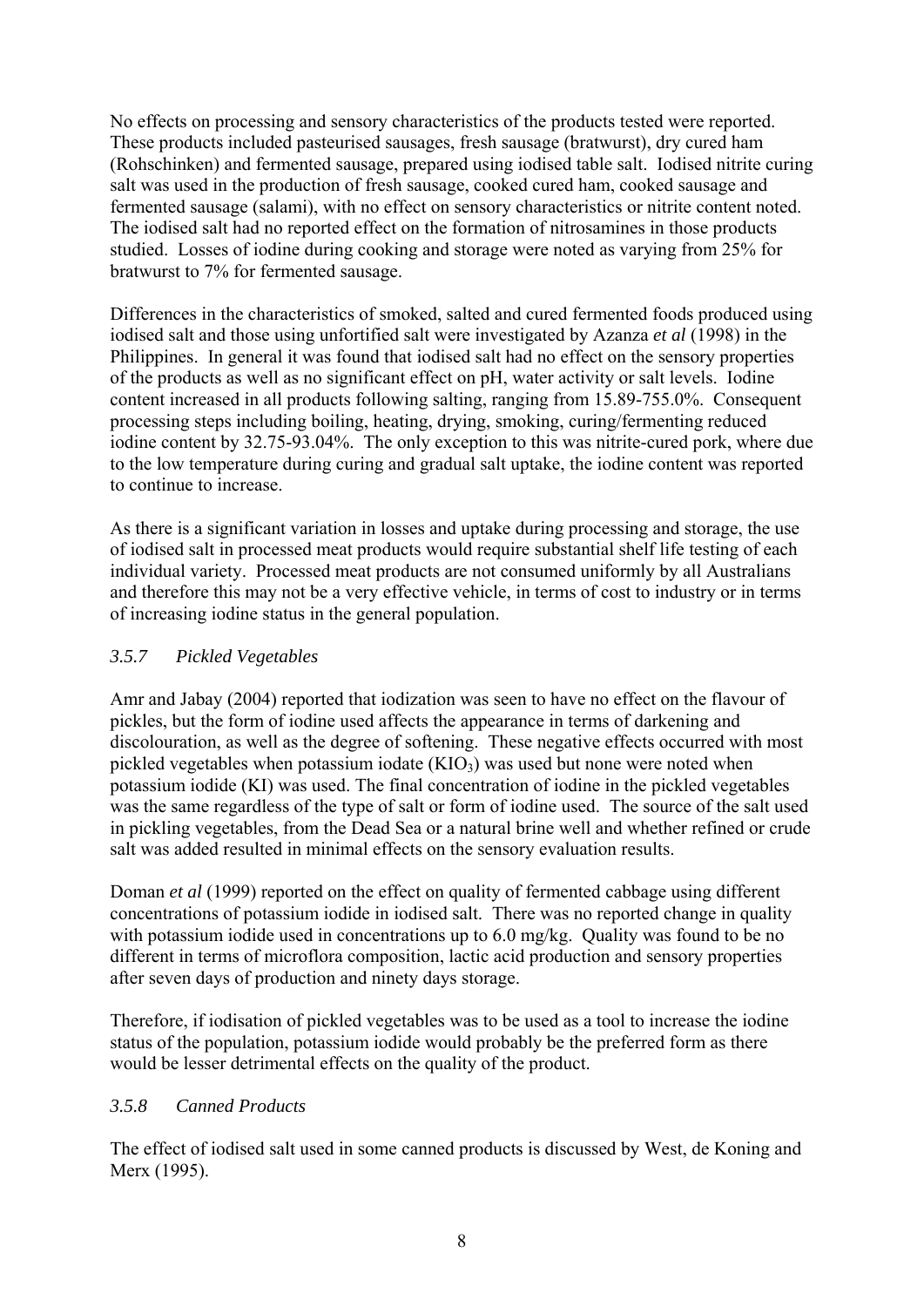Experiments using canned vegetables, soup and baby food showed there to be no effect on the product or the can itself. One exception reported the initial production of an objectionable flavour in canned pork and beans that receded during extended storage.

A previous study by Kojima and Brown (1955) cited in West, de Koning and Merx (1995) on the effect of iodised salt using potassium iodate and iodide on canned fruit and vegetables also concluded that there was no effect on sensory characteristics, colour, flavour, odour or texture.

The use of iodised salt in canned products may be an effective vehicle for iodine, but the effectiveness of delivery of canned foods to the iodine deficient population is not known.

# **4.0 Iodine Fortification and the Food Industry**

### **4.1 Storage**

Studies of the stability of iodised salt using potassium iodate showed that on storage in polyethylene bags for two years there was no significant loss of iodine (Chauhan *et al*., 1992; Silveira, 1993 cited in FAO, 1996). The stability of iodine in salt is determined by the form of iodine used. Iodate is more stable than iodide, without the addition of extra stabilisers and drying agents. The purity of the salt and the climatic conditions it is stored in can also affect storage. Oxidation of iodine occurs if storage conditions are either humid or highly aerated; involve exposure to sunlight or heat; allow for the presence of impurities or moisture in the salt; or if there is an acidic environment.

## **4.2 Processing Interactions**

It is important to consider the interaction of iodine with other constituents of food, including the role that any naturally-occurring goitrogens may play in the bio-availability of the iodine once digested.

A manufacturer may be required to spend time and money investigating the levels of iodine retention in a product throughout processing and the complete shelf life. The effect of certain processing techniques, including different times and temperatures to achieve pasteurisation, may affect iodine levels.

## **4.3 Analytical Testing and Quality Control**

Manufacturers would be responsible for the validation of levels of iodine in their products to ensure accuracy and consistency. This would be an on-going additional cost. The establishment of quality control procedures in relation to both natural iodine concentration and added iodine salts will also be required within quality assurance programs.

Many different analytical testing methods have been used in different studies with different food products, such as the potentiometric titration method used to quantify the amount of iodine in salt. Standard methods would be required as well as the establishment of monitoring programs by regulatory bodies.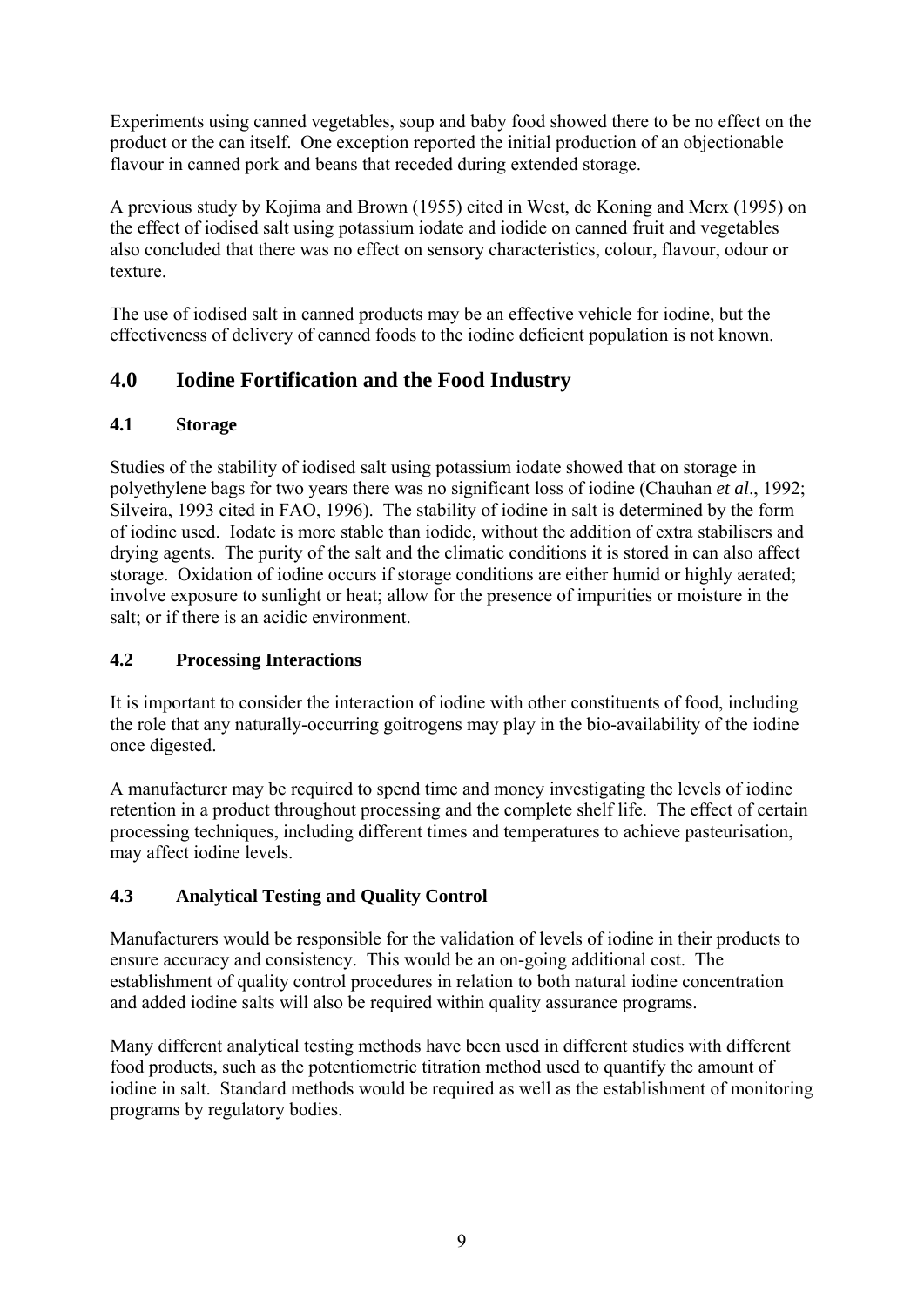#### **4.4 Labelling Requirements**

There will be labelling costs associated with iodine fortification of processed foods. There has been some concern expressed by the food industry in relation to the requirement to included 'iodised' in the product name which may prove problematic considering definitions of products in food legislation. Increased costs to industry in relation to modification of labels / packaging to include fortificant in ingredients list and name of product would not be an on-going cost after the initial change.

## **5.0 Conclusion**

There has been some concern expressed by industry about the effect that the addition of iodine will have on product quality. From this review of literature there have been many cases of successful fortification of foods with iodine with few reported effects on organoleptic qualities.

Salt has been extensively used as a vehicle for iodine fortification. With the widened use of iodised salt in food processing a variety of foods could provide a source of iodine, and may prove beneficial in improving the iodine status of the population. The use of iodised salt in a number of processed foods has been considered in this review, with almost all studies reporting no effect on product quality dependant on source of iodine used.

## **References**

Amr, A.S., and Jabay, O.A. (2004) Effect of salt iodization on the quality of pickled vegetables'. *J. Food Agric. Environ.*, 2(2):151-156.

Azanza, M.P.V., Cariaso, K., de la Cerna, M.C., de Ocampo, C., Galvez, F., Moises, M., Pujanes, K. (1998) Use of iodized salt in processed Philipine food products, *Asia Pacific J. Clin. Nutr.*, 7(2):123- 127.

Bhatnagar, A., Maharda, N.S., Ambardar, V.S., Dham, D.N., Magdum M., Sankar, R. (1997) Iodine loss from iodised salt on heating. Ind. J. Ped., 64(4):883-5.

Benmiloud, M., Chaouki, M.L., Gutekunst, R., Teichert, H.M., Wood, W.G. and Dunn, J.T. (1994) Oral iodized oil for correcting iodine deficiency: optimal dosing and outcome indicator selection. J. Clin. Endocrin. Metab., 79, 20-24.

Buttfield, I.H., and Hetzel, B.S. (1967) Endemic goitre in Eastern New Guinea. With special reference to the use of iodized oil in prophylaxis and treatment. *Bull. WHO*, 36:243.

Delange, R.F. and Hetzel, B. (2004) The iodine deficiency disorders. http://www.thyroidmanager.org/Chapter20/20\_frame.htm. Accessed on 5 July 2005

Doman, M., Korsak, D., Lekowska-Kochaniak, A., Popowski, J. (1999) The effect of potassium iodide on cabbage fermentation and growth of chosen microorganisms – short report. *Polish J. Food Nutr. Sci.*, 8/49(2): 201-208.

Eltom, M., Elnagar, B., Sulieman, E.A., Karlsson, F.A., van Thi, H.V., Bordoux, P., Gebre-Medhin, M. (1995) The use of sugar as a vehicle for iodine fortification in endemic iodine deficiency. *Int. J. Food Sci. Nutr.,* 46(3), 281-9.

Fennema, O.R. (1985) Food Chemistry, 2nd edn, Marcel Dekker Inc, New York.